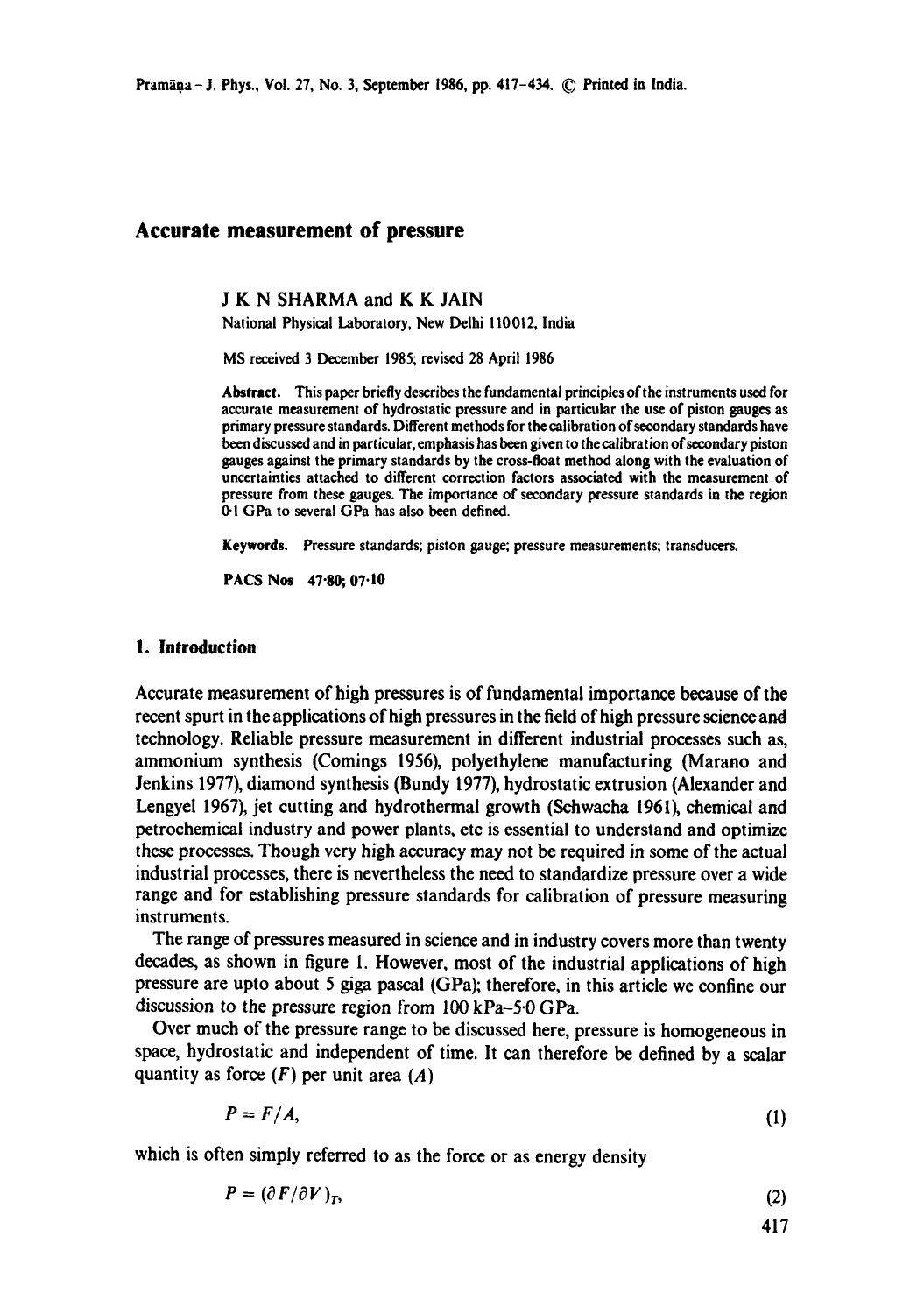

**Figure** l. The range of pressures available to science and industry.

where  $F$  is the Helmholtz free energy with

$$
F = U - TS \quad \text{and} \quad dF = PdV - SdT. \tag{3}
$$

At high pressures when the viscous liquid or even solids are used to transmit pressures one has to be more specific in the definition of hydrostatic pressure because then the systematic stress tensor is introduced which is defined at each point in space. Measurable stress over finite areas can then be calculated by averaging which has been discussed in detail by Decker *et al* (1972).

The official unit of the pressure in the System International is Newton/squaremeter or  $N/m<sup>2</sup>$ . This unit also carries the name Pascal (Pa).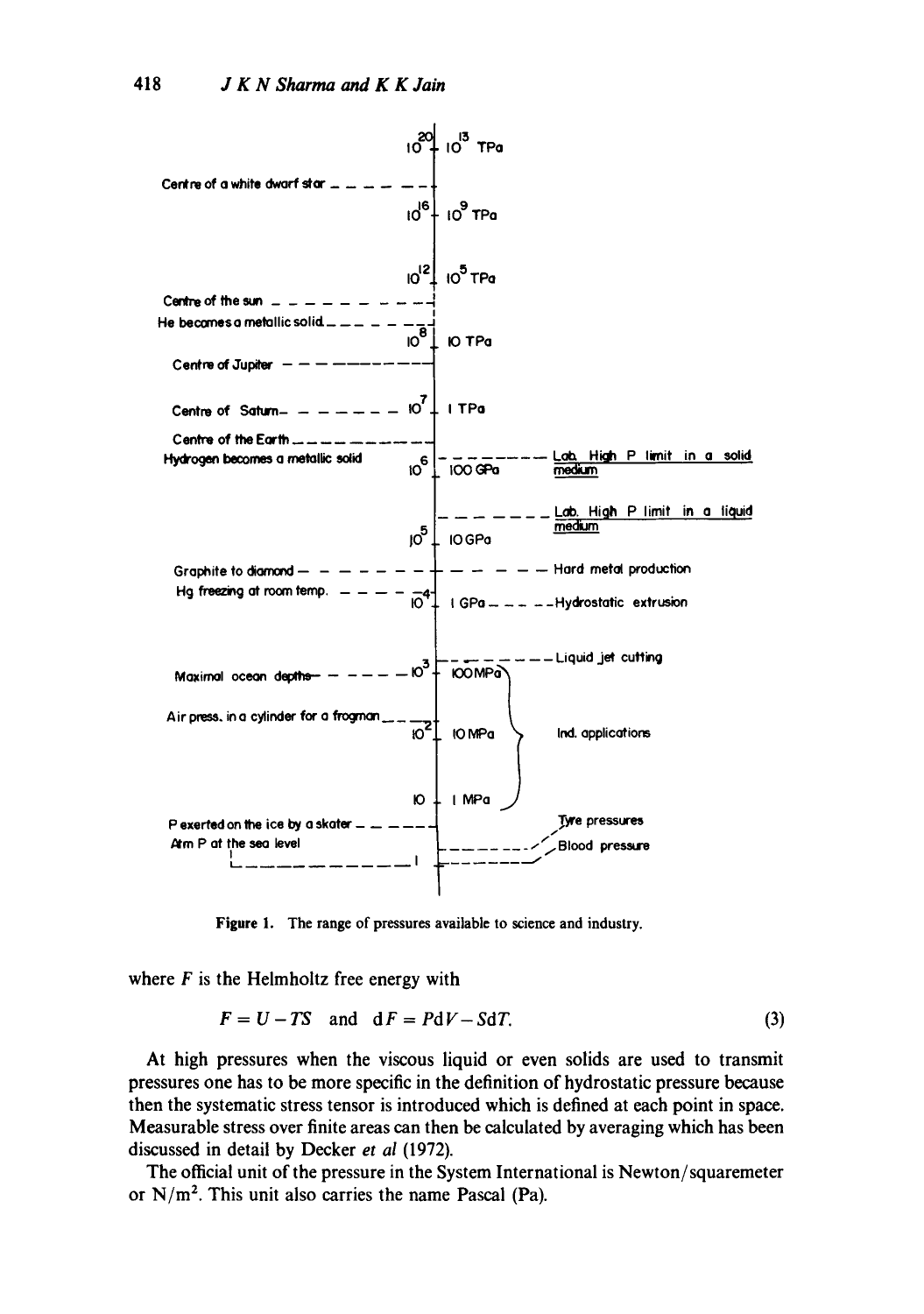#### **2. Measurements**

Regardless of the design of instruments used for pressure measurement, two classes of gauges must be distinguished; primary and secondary or transfer gauges.

In general, the primary pressure gauge establishes the pressure scale in terms of the basic units of mass, length and time or energy and volume using basic thermodynamic relations and does not need calibration whereas in the secondary transfer gauges the pressure is measured in terms of some other suitable physical parameters whose relation to pressure is determined by calibration, i.e. in comparison with another piston gauge or manometer of higher accuracy. Resistive, piezo-resistive, piezo-capacitancc gauges and the Ruby fluorescence lineshift or the sodium chloride equation of state with adjustable parameters are all examples of transfer gauges. An exception to this is the simple piston gauge which is also used as a secondary/transfer pressure standard in the medium pressure range.

There are two commonly accepted independent prime methods by which pressures may be measured or established. In the first, the pressure is determined in terms of the column height of a liquid of known density under known gravitational conditions, for example, the mercury manometer (Michels *et al 1942*; Bett *et al 1954*). In the second method, pressure is measured in terms of force per unit area; for example, the dead weight piston gauge, also known as piston manometer or pressure balance, in which the force due to the pressure-transmitting fluid acting on the base of a cylindrical piston, free to rotate in an accurately matching cylinder to relieve friction, is balanced by a known gravitational force derived from known masses suitably positioned on the piston. For the sake of clarity and convenience, the term piston gauge would be used hereafter.

These two fundamental methods are also directly applicable to pressure measurement in the near atmospheric region and form the basis of the laboratory primary standards; comparisons made in meteorological laboratories have shown that the two methods agree well within the limits of experimental uncertainties (Peggs and Lewis 1977).

In practice the use of the column height of a mercury manometer for the measurement of pressure has been limited to the pressure region between 0-1 Pa and 200 kPa. A very elaborate system was designed and built by Bett *et al* (1954), for use upto 230 MPa though no measurements above 70 MPa have been reported by these researchers. Therefore, as an alternative, the free piston gauge is in common use to measure pressures.

The piston gauges can be classified as follows: simple—piston gauge; coaxial—piston gauge; re-entrant piston gauge; controlled clearance piston gauge.

### 2.1 *Simple piston gauge*

In a simple free piston gauge the loading weights are mounted directly on a platform attached to the top of the piston (figure 2), whereas the coaxial type simple piston gauge allows the possibility of alignment of the load in relation to the axis of the assembly (figure 3), and in some recent models the cylinder is made rotatable instead of the piston. The simple piston gauge is not recommended for high pressures because of the increasing distortion of the cylinder containing the measuring piston.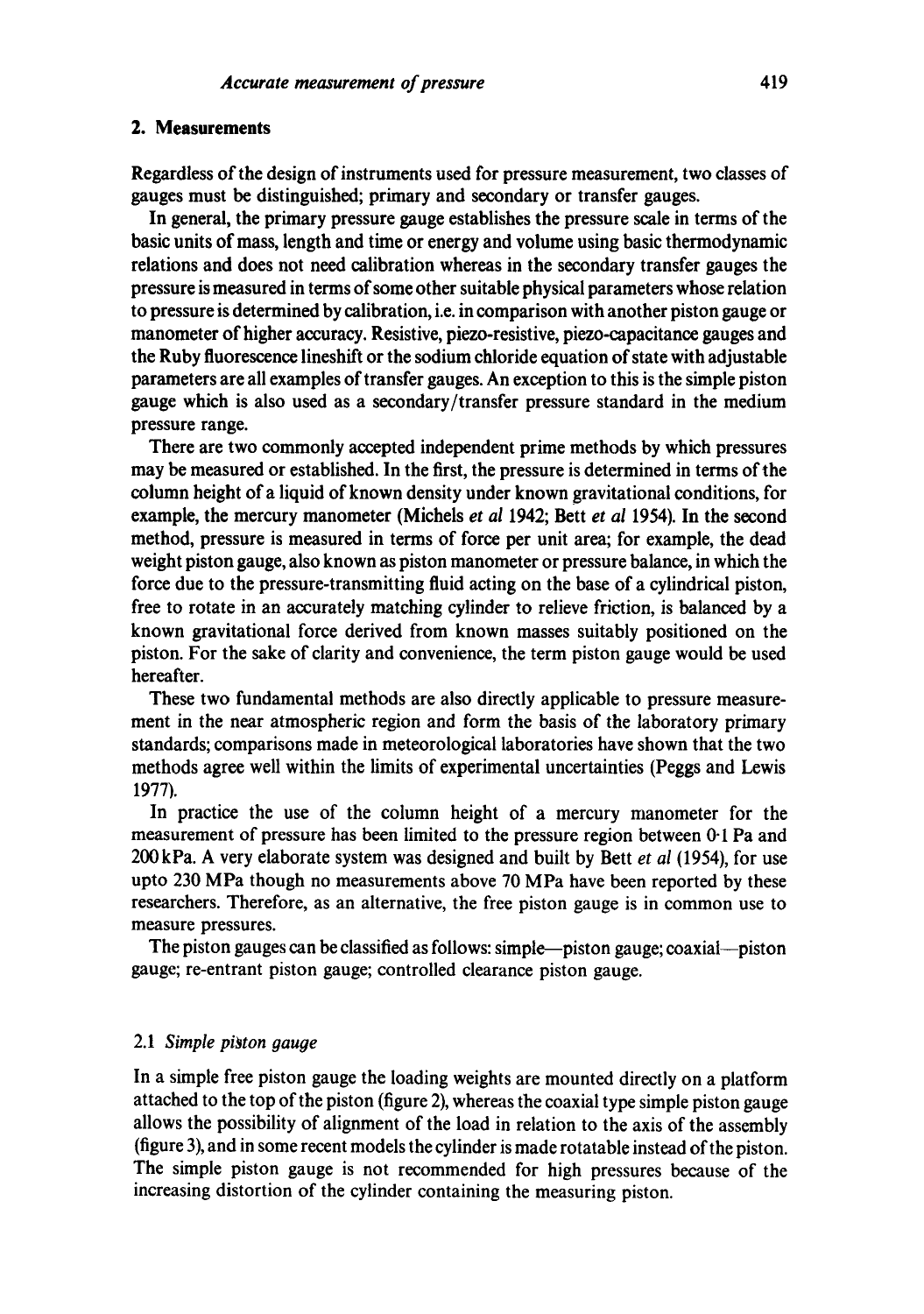

**Figure 2. Simple form of piston-cylinder assembly with top loading.** 



**Figure 3. Simple form of piston-cylinder assembly with overhang carrier.** 



**Figure 4.** Re-entrant type piston-cylinder assembly.

# *2.2 Re-entrant piston gauge*

**Re-entrant piston gauge, shown in figure 4, was first developed by Bridgman (1911) and had been used to measure pressures upto 1.3 GPa. In the re-entrant type of piston gauge, pressure is applied on the outside and at the end of the cylinder which decreases the leak rate with increasing pressure because of the throttling of the piston due to the cylinder, thereby setting up an upper limit of the pressure to be measured.** 

# **2.3** *Controlled clearance piston gauge*

**Johnson and Newhall (1953) have designed and built the controlled clearance piston gauge (figure 5) which constitutes a fundamental improvement in free piston gauge**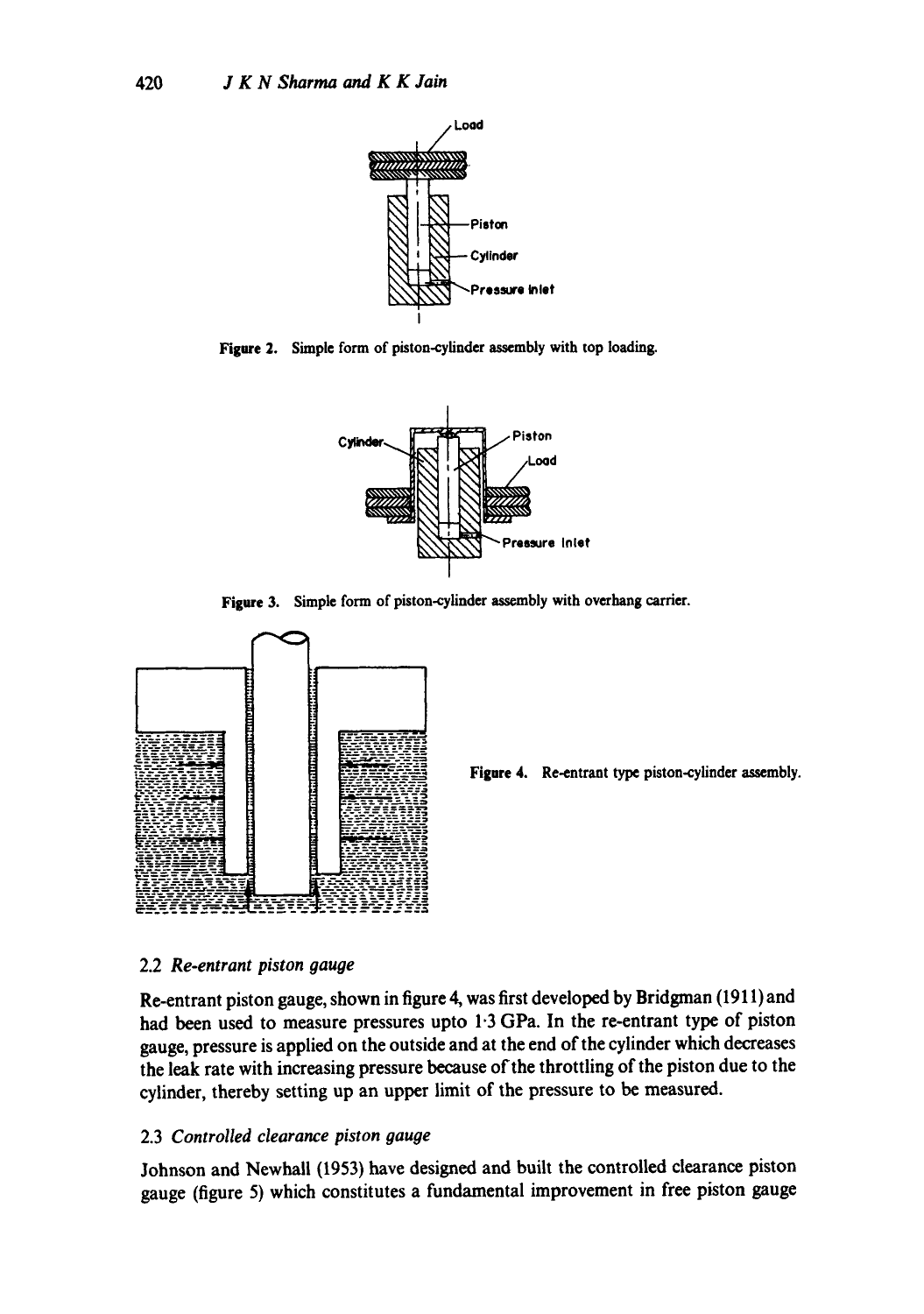

**Figure 5. Schematic diagram of the controlled**  clearance piston gauge.  $P_j$  is the external pressure **that controls the clearance C between piston G and**  cylinder J.  $P_m$  is the measured pressure. W is the **weight applied on the piston.** 



**Figure** 6. NBS 2'5 GPa controlled clearance piston gauge. 2 mm diameter cemented tungsten carbide gauge piston. Pressure generated by hydraulic ram. Longitudinal support of cylinder from end thrust ram. Radial cylinder support from jacket.

design by controlling the leak rate of the fluid past the piston, as well as the elastic distortion of the cylinder by jacketing the cylinder, in which the piston floats, with a separate and independent source of pressure. Thus, only the distortion of the piston needs to be considered and the more complex problem of treating with the elastic distortions of the piston and cylinder is avoided.

The pressure of the order of  $1.4$  GPa can be easily measured by controlled clearance piston gauge; however, hydrostatic pressure as high as 2-5 GPa, inside the high pressure cylinder of a controlled clearance piston gauge, has been generated by Johnson and Heydemann (1967) using hydrostatic intensifiers, and the pressure is measured with a cemented tungsten carbide piston of about 2 mm diameter as shown in figure 6.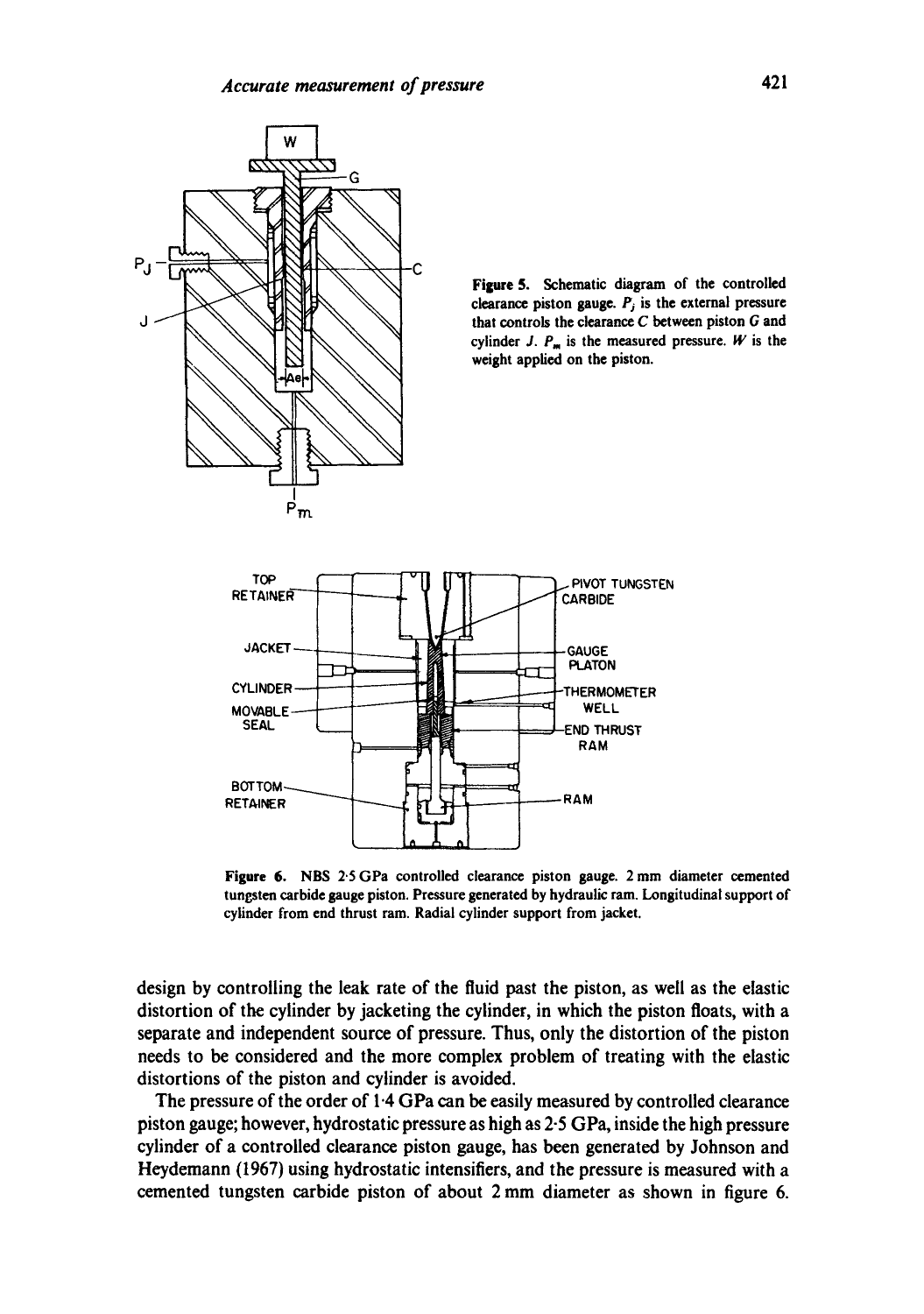



**Figure** 8. 5 GPa piston **and die** with polyethylene (PETH) liner.

Further, Konyaev (1961), was also able to measure the hydrostatic pressure by the simple piston gauge (figure 7) in the region of 2 GPa.

Two major constraints appear to limit the dead weight loaded piston gauges to pressures below about 2.6 GPa, the compressive strength of the rather long pistons and the large load to be applied to the piston. However such high pressures had been obtained (Kennedy and La Mori 1962; Jayaraman and Maines 1971) with rather short pistons with hydraulic loading and commonly known as piston die device. Heydemann and Houck (1969) had shown by using the polyethylene liner in piston die device that pressures as high as 5 GPa can also be measured with this device and with the measurement uncertainties as low as in the primary pressure standards (figure 8).

The pressure generated by controlled clearance piston gauges and the simple and re-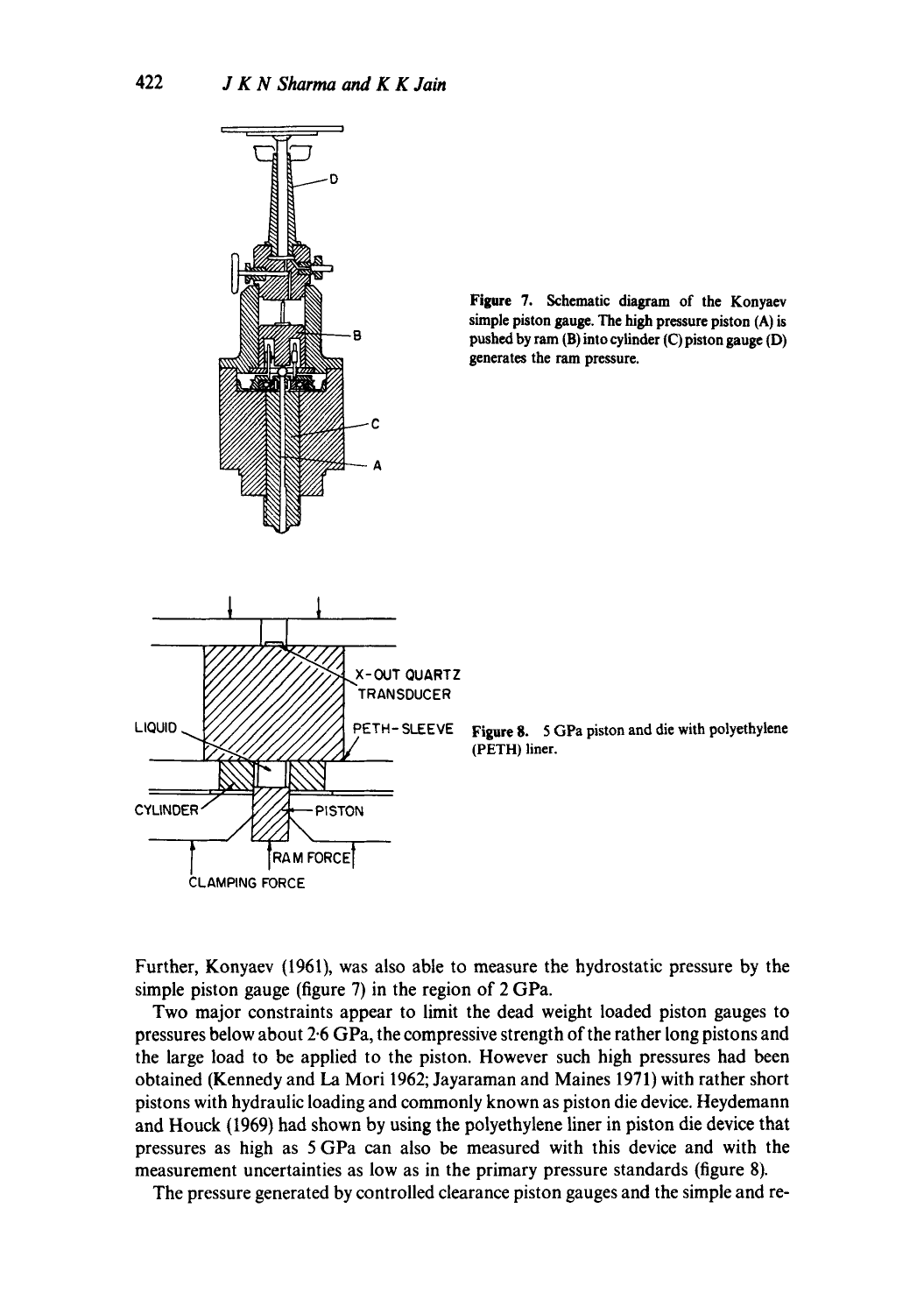entrant type piston gauges, at the reference level, is given by (4) and (5) respectively,

$$
P = \frac{\sum_{1}^{i} M_{i}g(1 - \rho_{\text{air}}/\rho_{M}) + \gamma_{C} + T_{w}}{A_{0}(1 + bp)[1 + (\alpha_{c} + \alpha_{p})(T - T_{r})][1 + d(p_{z} - p_{j})]}
$$
(4)

$$
P = \frac{\sum_{1}^{i} M_{i}g(1 - \rho_{\text{air}}/\rho_{M}) + \gamma_{C}}{A_{0}[1 + bp][1 + (\alpha_{c} + \alpha_{p})(T - T_{r})]}
$$
(5)

where  $M$  is the mass of the load applied to the piston,  $g$  is the local acceleration due to gravity,  $\rho_{air}$  and  $\rho_M$  are the densities of ambient air and of the weight respectively,  $\gamma$  is the surface tension of liquid,  $C$  is the circumference of the piston where it emerges from the fluid, b is the pressure coefficient of the area,  $A_0$  is the effective area of the piston at standard pressure and temperature,  $\alpha_c$  and  $\alpha_p$  are the thermal expansivities of the cylinder and the piston respectively, and  $T$  the temperature of the assembly and  $T$ , the reference temperature (standard temperature),  $d$ , the jacket pressure coefficient,  $p_i$  is the jacket or controlled pressure, *p,* the jacket pressure at which the clearance is reduced to zero and  $T_w$  is the Tare weight. The coefficients of d,  $p_z$  and  $p_j$  are determined experimentally without the need for another calibrated pressure gauge.

Force and area are readily measurable at standard temperature and pressure. Methods have been developed to determine and account for various corrections such as air buoyancy  $(1-\rho_{air}/\rho_M)$ , temperature  $[1+(\alpha_c+\alpha_p)(T-T_r)]$ , surface tension,  $\gamma_c$ , elastic distortion  $(1 + bp)$  etc. Besides all these corrections, the most important parameter is the change of effective area with pressure i.e.  $A_{\text{eff}}$ , which can be defined in terms of the effective area of the piston  $A_p$  and the cylinder  $A_c$  as follows (Johnson and Newhall 1953; Johnson *et al* 1957),

$$
A_{\rm eff} = (A_p + A_c)/2. \tag{6}
$$

For a cemented tungsten carbide piston and a steel cylinder with a ratio of outer to inner diameter as 3, the value of the pressure coefficient b is  $2.42 \times 10^{-3}$  at 0.7 GPa which is quite large and must be taken into account while measuring the pressure from the piston gauge.

In most cases the slow transport of leakage of the pressure fluid through the narrow interspace between the matching surfaces of the components is often misinterpreted as a source of measurement uncertainty in these gauges. But in case of the controlled clearance piston gauge, by appropriate adjustment of the jacket pressure it is possible to vary the radius of the cylinder until the radial separation between this and the piston becomes effectively zero at some position along the length of engagement. In this condition, there will be no transport of fluid through the system and if the radius of the piston in the region or band of zero clearance is known to be r, the effective area under these conditions is given by  $A_{\text{eff}} = \pi r^2$ , a condition which is neither recommended nor followed in practice, as it would result in damaging the piston.

A comprehensive report on the treatment and measurement uncertainties associated with different parameters of (4) has been discussed in detail by Heydemann and Welch (1975) and Lewis and Peggs (1979). Apart from the different parameters already mentioned which contribute some finite value of uncertainty in the measurement of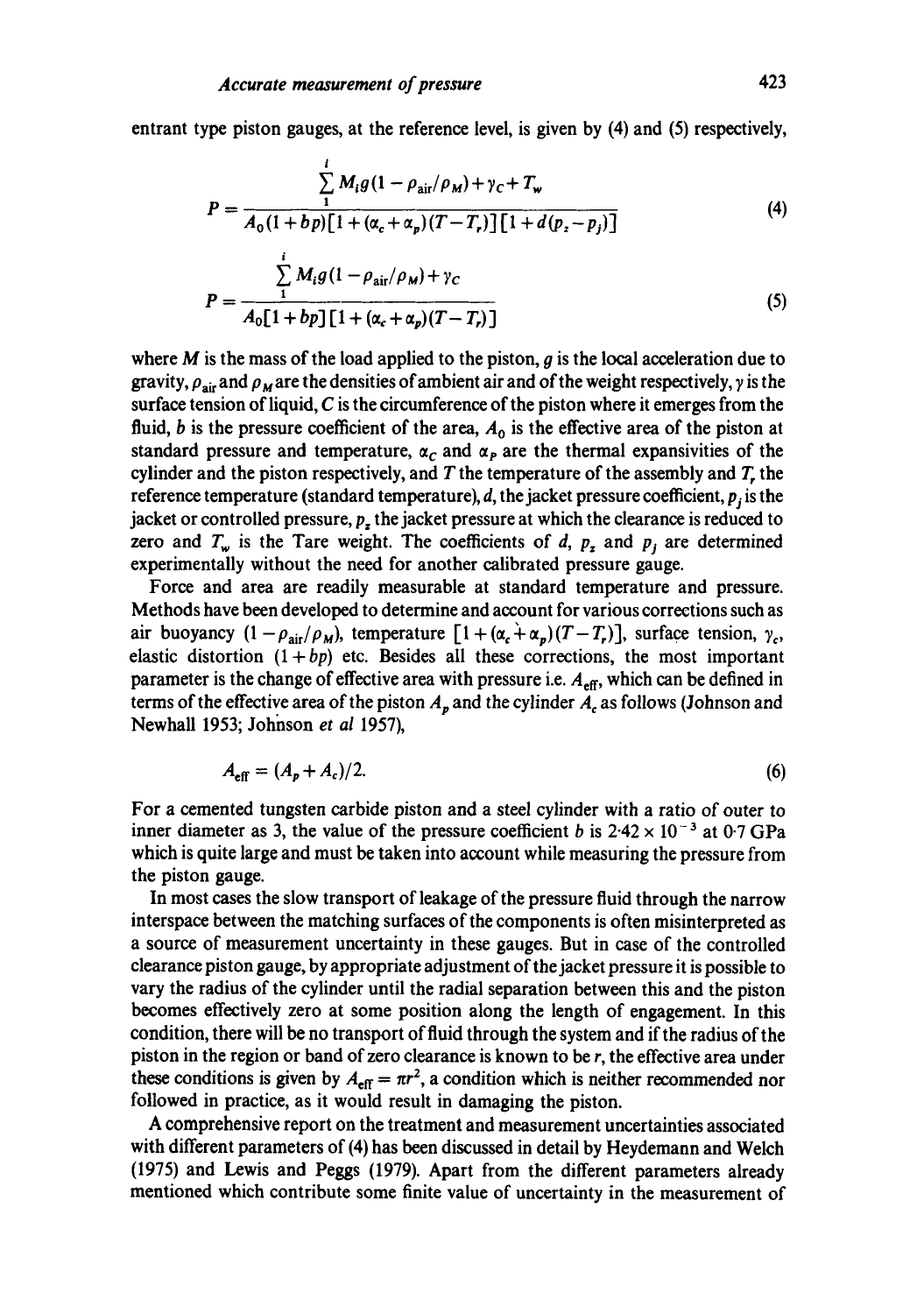pressure, the elastic distortion of the piston and cylinder is the leading cause of introducing the uncertainty in the measurement of high pressures and this effect has been reported at pressures as low as 160 kPa and hence the need for their calibration against the primary standard having relatively low uncertainty in the measurement of pressure.

# **3. Calibration of the piston gauge**

The calibration of a piston gauge essentially consists of determining the effective area of its piston, which at low pressures does not envisage any problem and can either be done by dimensional metrology (Lewis and Peggs 1979), or by direct comparison with a mercury manometer (figure 9) or by comparison with a standard piston gauge. However, attempts made to find out the effective area by comparing the piston gauge with the pressurised mercury column at high pressures have not been very successful. Here are some of the details of the commonly used method for determining the effective area of the piston.

# 3.1 *Similarity method*

The experimental determination of the distortion coefficient has been reviewed by Dadson *et al* (1965) and has since been followed at the National Physical Laboratory, U.K., for calibration of piston gauges. The basic principle adopted in this method is first to determine the ratio of the effective area of the steel piston in cylinder assembly of a given type, at a series of pressures, to that of a precisely similar assembly constructed of a material having substantially different elastic modulus. This procedure determines the difference between the distortion factors of the two assemblies; the quotient of the two distortion factors, is obtained from measurements of the elastic moduli of the materials. The combination of these results allows the distortion factor of each assembly to be derived as a function of pressure in absolute terms. The effective area of the piston at a pressure  $p$  is connected with that at zero pressure by an expression of the form

$$
A_p = A_0[(1 + \lambda f(p)](bp = \lambda), \tag{7}
$$

where  $\lambda$  may be termed as the distortion coefficient, involving for example, the elastic constant and dimensions of piston and cylinder, and  $f(p)$  is an unknown function of



**Figure 9.** Measurement of **effective area of a**  piston gauge with a mercury manometer.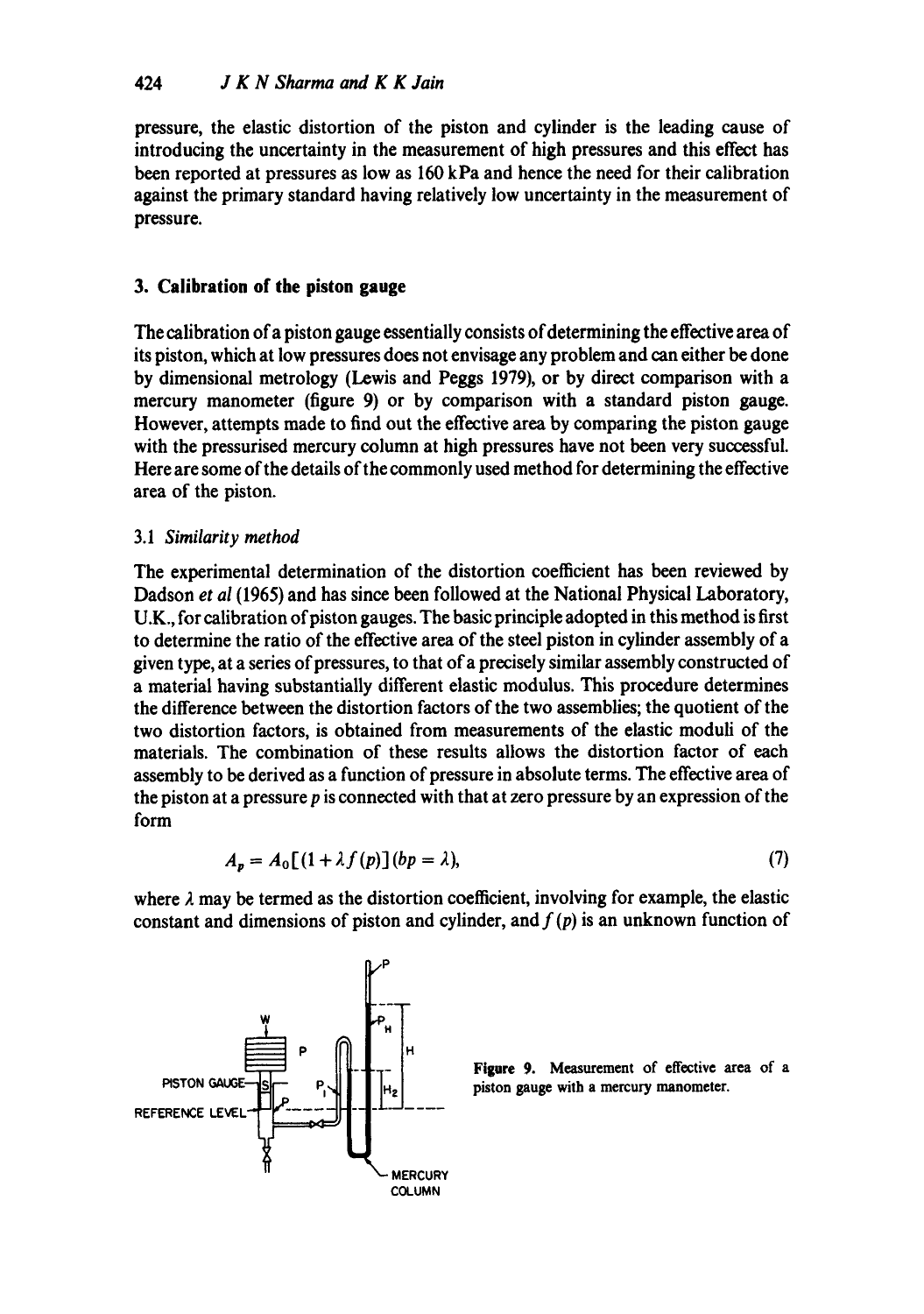pressure assumed to be the same for gauges made of different materials but with exactly the same dimensions.

Experience shows that the distortion is commonly a linear function of pressure and  $f(p)$  may then be replaced by p. If two gauges of precisely the same dimensions are at hand, the ratio of their effective areas can be expressed as (Lewis and Peggs 1979),

$$
\frac{A_p}{B_p} = \frac{A_0(1 + \lambda_A p)}{B_0(1 + \lambda_B p)} \approx \frac{A_0}{B_0} [(\lambda_A - \lambda_B)p]
$$
\n(8)

$$
=\frac{A_0}{B_0}[1+(1-K)\lambda_A p],
$$
\n(9)

where  $K = \lambda_B/\lambda_A$ . From a cross float of the two gauges the ratio of the elastic moduli can be determined from the results of measurements of the elastic constants using either quasi-static or ultrasonic measurements. One of the essential conditions in this method is that the Poisson's ratio of the two materials should be the same.

An alternative method is the flow method, where flow of a pressure transmitting medium through the annulus between the piston and cylinder is first determined for an assembly, and then for the same assembly but with a piston having a small and welldefined different diameter. Agreement between the two methods is found to be within the experimental uncertainties. The final uncertainty in the measured distortion coefficients is reported (Dadson *et al* 1965) to be about  $+1$  part in 10<sup>5</sup> parts at 100 MPa and increasing in proportion at higher pressures.

### 3.2 *Refinement in the theoretical treatment of the distortion factors on the basis of the elastic theory*

The elastic distortion of the piston and cylinder depends upon the ratio of the pressure in the annulus between them and to the pressure under the piston. Heretofore, as the proper value of this ratio or a method to determine it was unknown, the practice had been to assume a value of 0.5 when calculating distortion effects whereas Bass (1978) calculated this value as 0.8. Recently, Welch and Bean (1984a) have verified this value experimentally on the basis of the clearance between the piston and the cylinder by measuring the pressure between them. Their studies show that the appropriate value of the pressure ratio for calculation of the distortion is marked by a sharp decrease in the slope of the pressure ratio curve (figure 10). Further they have suggested that the



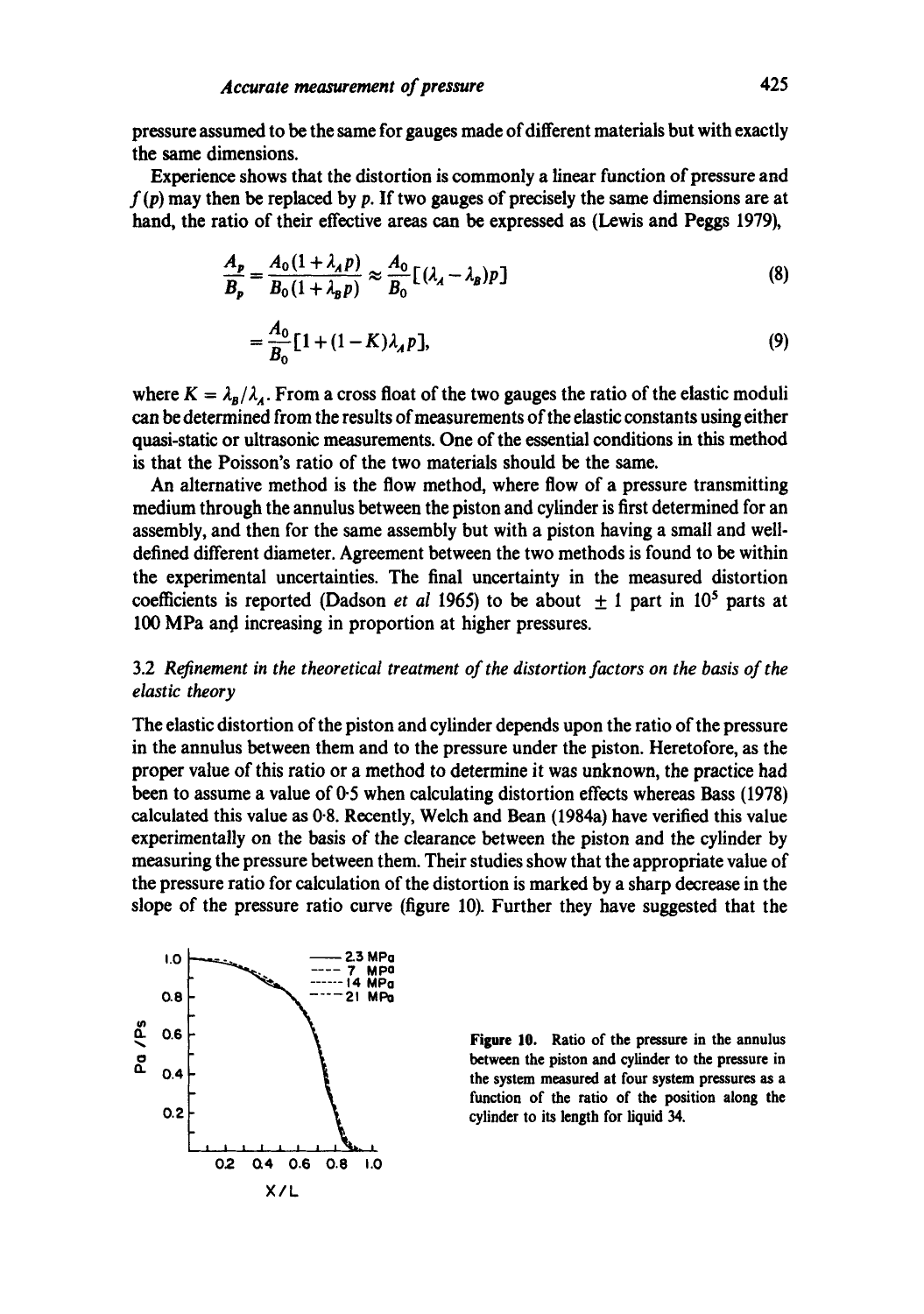corresponding value on the length axis is the appropriate location to calculate the area of the gauge from the dimensional measurements.

#### 3.3 *Cross float method*

For any free piston gauge, when the pressure is balanced, the piston will slowly fall due to pressure-transmitting fluid past the piston. For the controlled clearance gauge this fall rate may be controlled by the jacket pressure. Therefore the area of the cylinder can be determined in two ways. The first is from elastic theory;  $A_c = A_n[1 + d(P_z - P_i)],$ where the parameter d, can be calculated (Yasunami 1967) as

$$
d=\frac{4k^2(1\times\sigma^2)}{E(k^2-1)},
$$

where  $\sigma$  is Poisson's ratio, k the wall ratio and E the Young's modulus of the cylinder. Normally the correction is small enough to neglect  $\sigma^2$ . Another approach is to experimentally determine the change in the apparent pressure with jacket pressure (Heydemann and Welch 1975).

The effective area of the piston can as well he found experimentally by comparing the same with that of the piston gauge, whose effective area of the piston is already known, to a sufficiently high accuracy by connecting them to a common pressure system as shown in figure 11. When the loads on the two pressure gauges have been adjusted such that both are in equilibrium, the ratio of their total loads represents the ratio of the two effective areas at that pressure considering the common reference level and the establishment of the equilibrium conditions, there being no net fluid flow through the pressure line. For high accuracy work it is necessary to have an on/off valve preferably of the constant volume type (Markus 1972) in the pressure line between the two assemblies and some means of monitoring the vertical movement and position of the floating element of each assembly as shown in figure 12. For this purpose a null indicator along with the differential pressure cell is quite useful during the use of two different pressure-transmitting fluids and only null indicator in case a single pressure-transmitting fluid is used.

The accurate gas/oil cross float also requires that the hydrostatic pressures generated by the relatively dense oil be accounted for, which needs the monitoring of the height of the oil piston and the height of the gas/oil interface with an uncertainty as small as 0-1 mm. For this purpose, a conventional diaphragm-type differential pressure transducer which fixes the height of the gas/oil interface is used; however, the



**Figure** 11. Schematic **set-up of the cross**  float for calibration of piston gauges.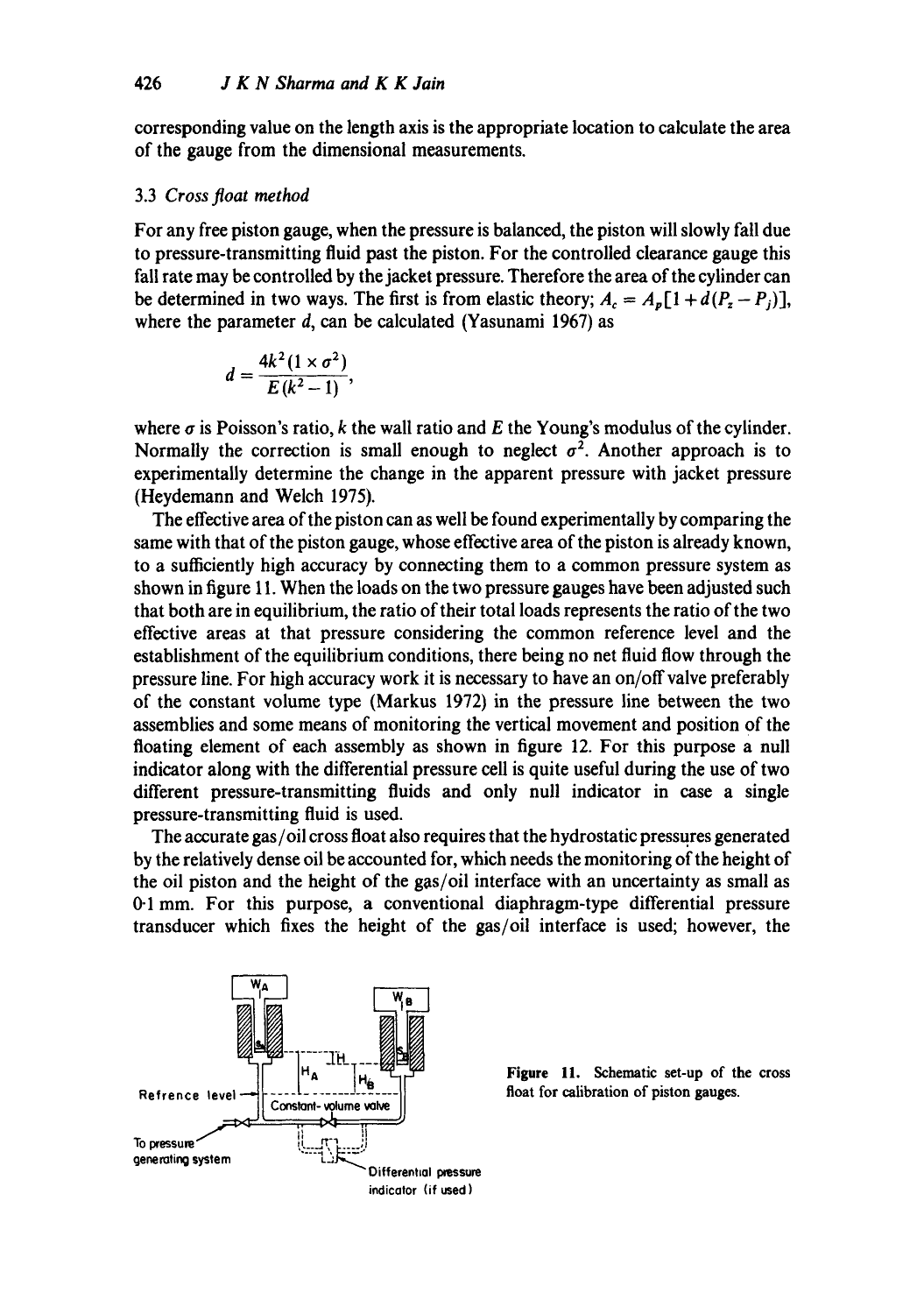

**Figure** 12. Experimental arrangement for comparison of effective areas of piston gauges.



establishment of maintenance of its zero the differential pressure indicator still requires the periodic use of a free-surface interface. In order to achieve better resolution of fluid head correction, the conventional diaphragm-type pressure transducer has been replaced by the more recently developed cylindrical capacitance cell by Tilford and Martin (1984), as shown in figure 13 for free surface gas/oil interface to aid in the comparison of gas piston gauges with oil piston gauges wherein the coaxial threeterminal capacitor partially immersed in the oil and partially in the gas permits the determination of hydrostatic heads and differential pressures between the piston gauges. The standard deviation of 4.5 Pa over the range 0.5-4 MPa has been achieved from this cell.

Calibration should be performed at different pressure values in ascending and descending orders of weights to avoid any force error, and with clockwise and anticlockwise rotation of the piston to eliminate any cork screwing effect due to helical micro-scratches. After determining all the values associated with different parameters corresponding to the terms in (4) which contribute to the total uncertainty which is the sum of the random uncertainty from the cross float and the systematic uncertainty of the measurement (calibration) of standards, the fractional uncertainty in pressure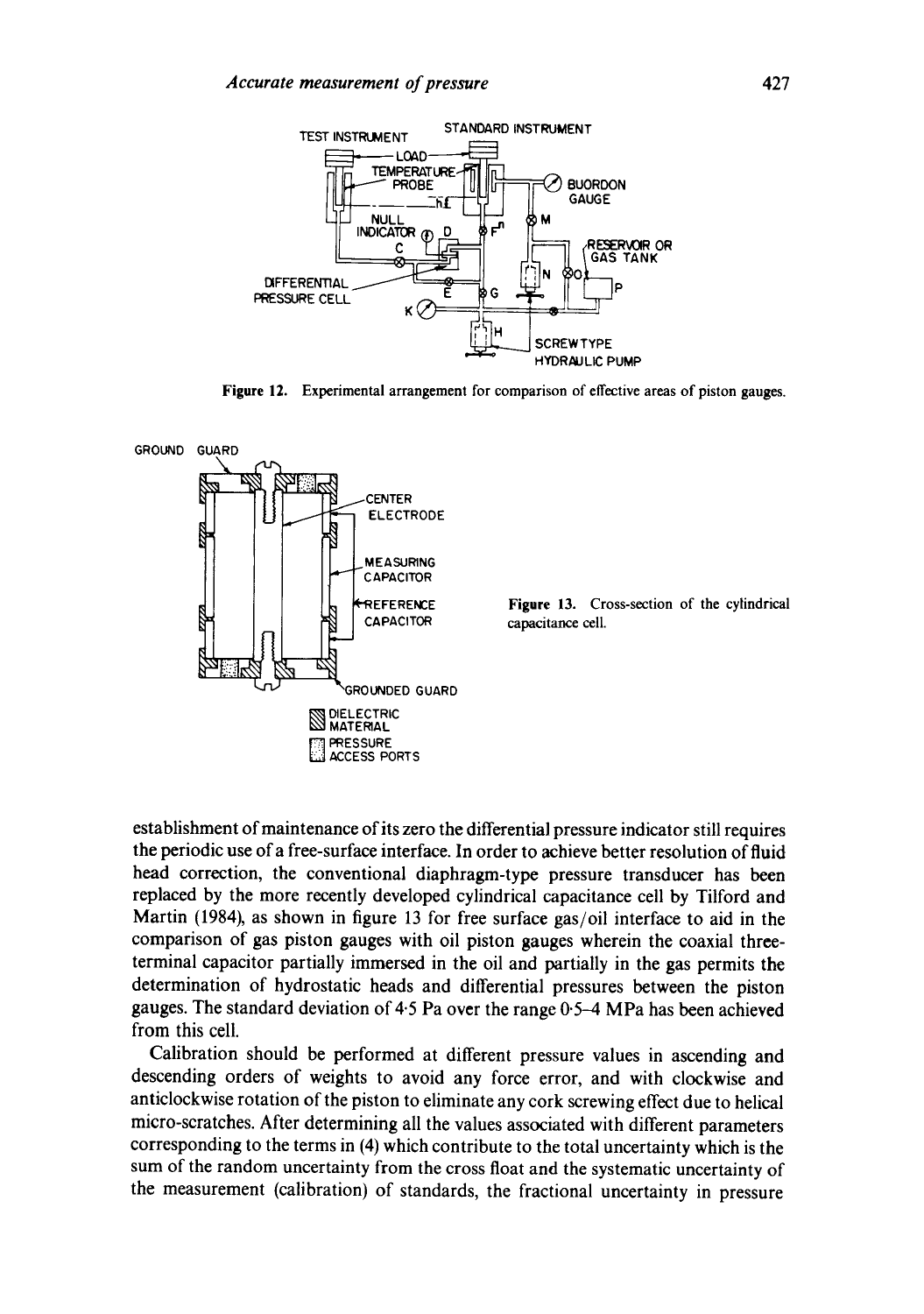measured can be expressed as the root mean square of the total differential,

$$
\frac{\mathrm{d}p}{p} = \left[ \sum_{1}^{i} \left( \frac{1}{p} \frac{\partial p}{\partial x_i} \mathrm{d} X_i \right)^2 \right]^{1/2},\tag{10}
$$

where  $X_i$  is the individual parameter of (4). On examination of (4) the contribution made by each parameter to the total uncertainty in the pressure measured from this gauge, it is found that the largest contribution to the uncertainty in the measured pressure is due to  $A_0$ ,  $P_z$  and d. The determination of  $A_0$  is the dimensional metrology problem. However the values of  $P_z$  and  $d$  depend upon the condition under which the gauge is used/operated, for example, the nature of pressure-transmitting fluid, temperature and speed of rotation of the piston and the way of measurement of its fall rate etc.

In the past it was assumed that the fall rate in a controlled clearance piston gauge is independent of the pressure-transmitting fluid provided the fluid did not freeze (Johnson and Newhal11953; Newhall *et a11979).* It was also assumed to be independent of rotational rate of the piston as long as it did not add extra heat to the piston and cylinder assembly and maintained a good lubricating film between them to prevent static friction. Detailed studies by Sharma *et al* (1983, 1984) on the characterization of the controlled clearance piston gauge as a function of viscosity of the different pressure transmitting fluids (figure 14) clearly show that the value of  $P<sub>z</sub>$  is nearly independent of viscosity over a wide range upto some critical value of the order of 60 CP. Above this critical value,  $P_z$  depends strongly upon viscosity. The best choice of fluid is the one having the lowest viscosity at the operating pressure (Sharma *et al* 1983, 1984) which can be selected on the basis of having the most linear plot of  $P<sub>z</sub>$  as a function of pressure (curves C and D in figure 14) and not the fluid having the variation of  $P<sub>z</sub>$  with pressure as represented by curves A and B in figure 14. These results had been further confirmed by recent experiments carried out at PTB, Germany by Jäger and Bandyopadhyay (1985).



**Figure 14.**  $P_z$  as a function of pressure for the four fluids having zero heptane  $H(0)$  to  $90\%$  heptane (H90) in a mixture of  $100\%$  Univis J-13 oil, H0, 100(A), H50, 50(B), H65, 35(C), and H90, 10(D) at 177 rpm and 297 K.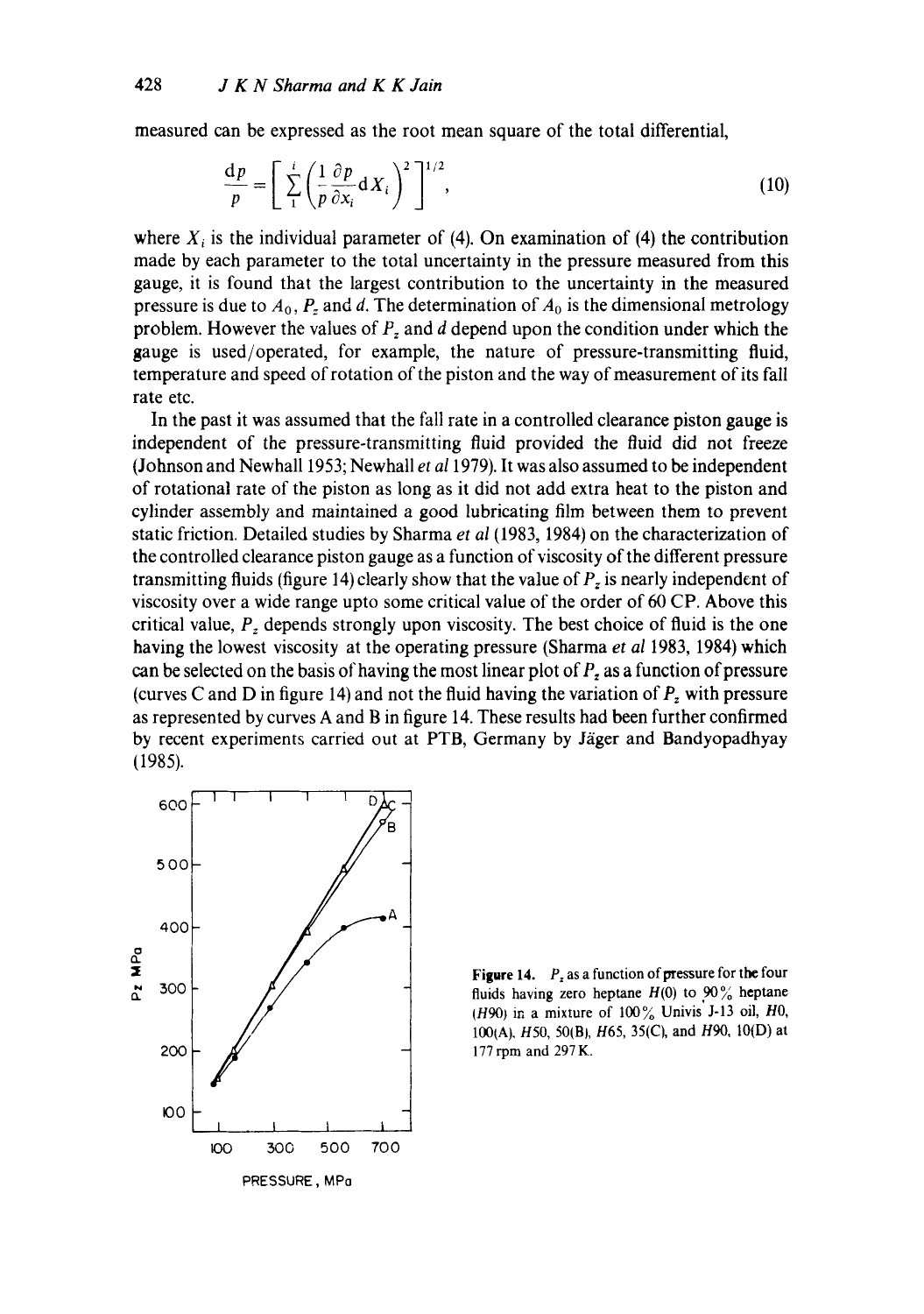An additional evidence that the operation of piston gauges may be independent of viscosity over some range is found in other results as well (Welch and Bean 1984b). However a clear understanding of the role of viscosity of the working fluid in piston gauges is not yet available as it is known (Welch and Bean 1984a) that the viscosity changes by a factor of 2 for different fluids over the pressure range of study whereas the theory regards viscosity to be a constant.

The total fractional uncertainty in the pressure measured from the piston gauge can be further improved by monitoring the temperature of the piston and the rate of rotation. It has been reported (Sharma *et a11984)* that for a variation in the temperature of the piston from 296-291 K, the change in effective area due to  $P<sub>z</sub>$  thermal effects, introduces an uncertainty in the measured pressure by 26 ppm at  $427$  MPa and it increases to 37 ppm when the temperature of the piston is increased from 296-302 K with a low viscosity pressure transmitting fluid. However these values would be quite large, of the order of 71 ppm and 168 ppm, when the temperature of the piston is changed from 296-291 and 296-302 K respectively using high viscosity pressuretransmitting fluid. In addition, these studies offer the optimum value of the rotation rate of the piston in a controlled clearance piston gauge during measurement on the basis of the smooth variation of  $P<sub>z</sub>$  as a function of rate of rotation with a particular type of the pressure-transmitting fluid. This is in contrast to the rather unusual effects reported by Newhall *et al* (1979) for DTE 24 oil at rotation rate under 50 rpm. The above studies (Sharma *et al* 1984) point the need to use piston gauge under the same operational and environmental conditions as prevailing during characterization.

The merits and demerits of different approaches for the calibration of piston gauge i.e. theoretical, similarity, flow and the cross float method demand constant comparison and analysis of the data obtained by these techniques to provide a valuable check over them.

Further, attempts have also been made to calibrate the piston gauge in the pressure region as high as 1 GPa in the static balancing conditions instead of the dynamic balancing conditions as usually adopted. This has been achieved by the lever-type controlled clearance piston gauge by Yasunami (1968) of 11.3 mm diameter piston wherein the state of no leak and no friction is achieved with an application of the external pressure calculated theoretically. Yasunami feels that the added difficulty of determining the lever arm ratio is offset by the greater ease with which large piston area can be determined. Moreover, a slight temperature rise at the effective area point is observed even after a few hours of operation in such conditions. The estimated limit of uncertainty of this instrument is less than  $\pm 1.5 \times 10^{-4}$  which is quite below the accepted uncertainty of any instrument over this range to be used for calibration of secondary/transfer standards and hence it has not been used any further.

Recently Yamamoto *et al* (1985) designed and built a new 500 MPa controlled clearance piston gauge with the larger diameter piston to work as the national primary pressure standards at NRLM (Japan). They have measured the pressure with nonrotating piston to avoid fluctuations in the pressure which according to them are of the order of 10 ppm in case the pressure is measured with a rotating piston. Preliminary studies showed that ultimate stability and reproducibility of 1 ppm over the pressure range upto 500 MPa can be achieved with this instrument. An extensive investigation regarding its stability, reproducibility and the frictional effects etc has to be carried out before it could be used as a pressure standard by pressure metrologists.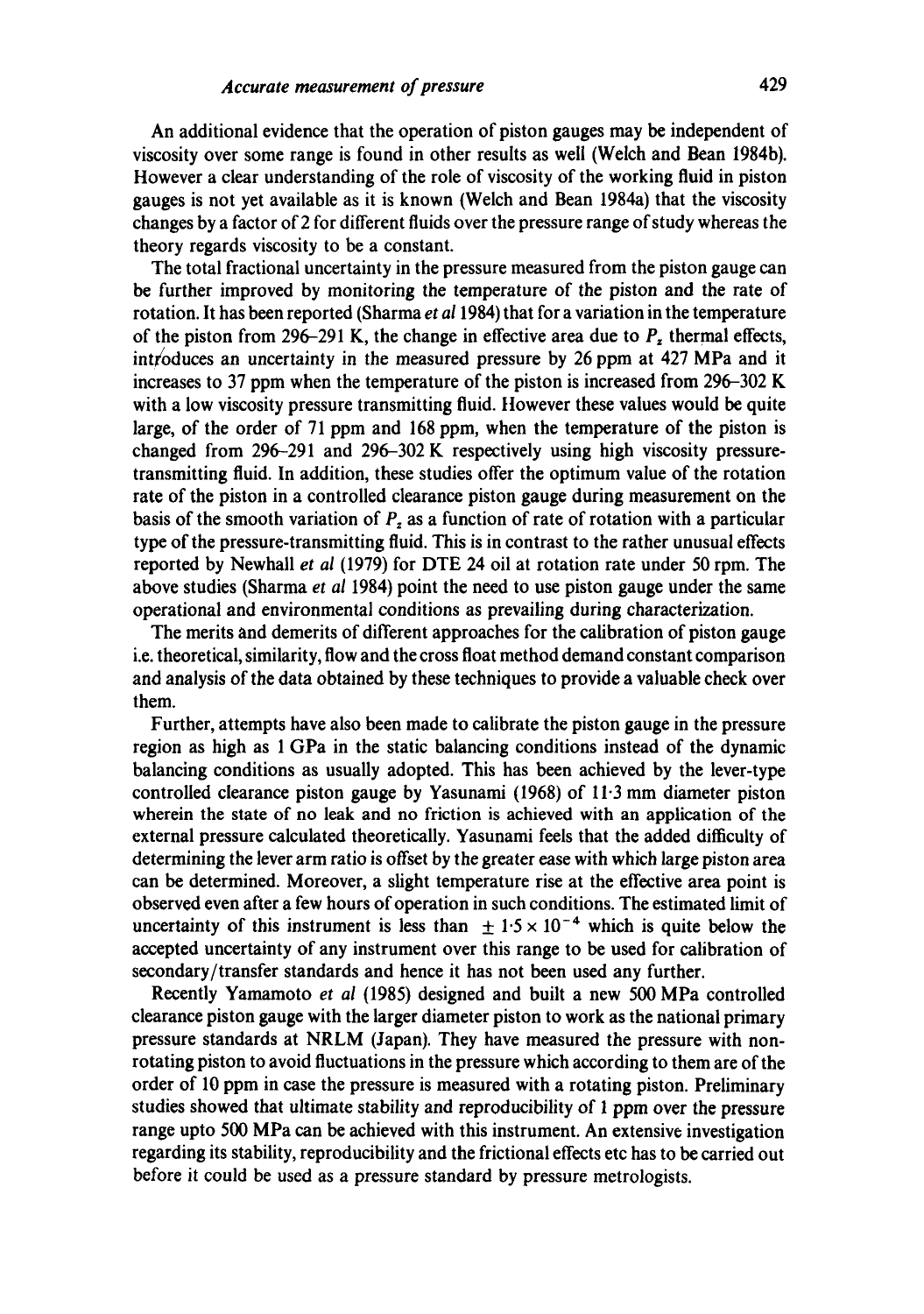### **4. Precautions**

For the attainment of optimum performance of the piston gauge one should be quite careful about the different factors such as tilting of the gauge, frictional effects between the piston and the cylinder, cork screwing etc as they may result in the extraneous vertical component of force on the floating system.

It is imperative to keep dirt out of the pressure-transmitting medium. It is also essential that leaks in all parts of the system attached to the gauge be avoided, for line drops of pressure between the gauge and the point of leak could lead to error in the pressure measurement.

During calibration, observations should be recorded in increasing and decreasing order of pressure tO see the hysteresis and reproducibility; this would further recheck the load applied to the piston gauge.

Since, primary standards are unlikely to be used for direct measurement or calibration of working instruments which are normally made with secondary standards, the calibration of secondary standard instruments needs to be established at some stage by reference to the instruments of higher accuracy which may be the primary standards. Hence during calibration of the secondary or transfer standards against the primary piston gauge, as mentioned earlier, it is essential that the primary piston gauge be used in the same operational and environmental conditions as the one used in normal operations.

### **5. Transfer standards**

As discussed earlier, by comparing the results of dimensional metrology with those obtained experimentally, a considerable confidence level is added in the evaluation of the effective area of a piston in a particular laboratory. But for promoting the uniformity in high pressure measurements and to facilitate inter-laboratory comparison of pressure dependence phenomena, a large number of international intercomparisons have been organized by BIPM under the chairmanship of Dr G F Molinar from 1980 onwards upto 100 MPa pressure using piston gauges (Molinar and Vattasso 1976; Peggs *et al* 1980). The inter-laboratory differences of the effective area at 100 MPa lie within  $\pm 78 \times 10^{-6}$  and within the combined laboratory uncertainties (uncertainties of individual laboratories in effective area determinations at 100 MPa range from  $\pm 42 \times 10^{-6}$  to  $\pm 88 \times 10^{-6}$ ) on the basis of 3 times the standard deviations which are of the order of  $\pm 30 \times 10^{-6}$  in the low pressure region (Molinar 1985).

In the region below 280 MPa, the transfer standard piston gauge is portable and relatively robust whereas the pressure standard beyond 280 MPa is usually restricted to one site which limits the intercomparison of piston gauge standards beyond this region.

The most important problem faced by pressure metrologists these days is the selection of transfer pressure standards in the range of 0.1 GPa to several GPa.

The necessary requirements for the transfer standards are that it must be easy to employ, should have minimum possible hysteresis, high reliability and stability to make it useful for the reproducible pressure measurements. The subject of transfer pressure standards had already been discussed in detail by Peggs (1980). However, it would be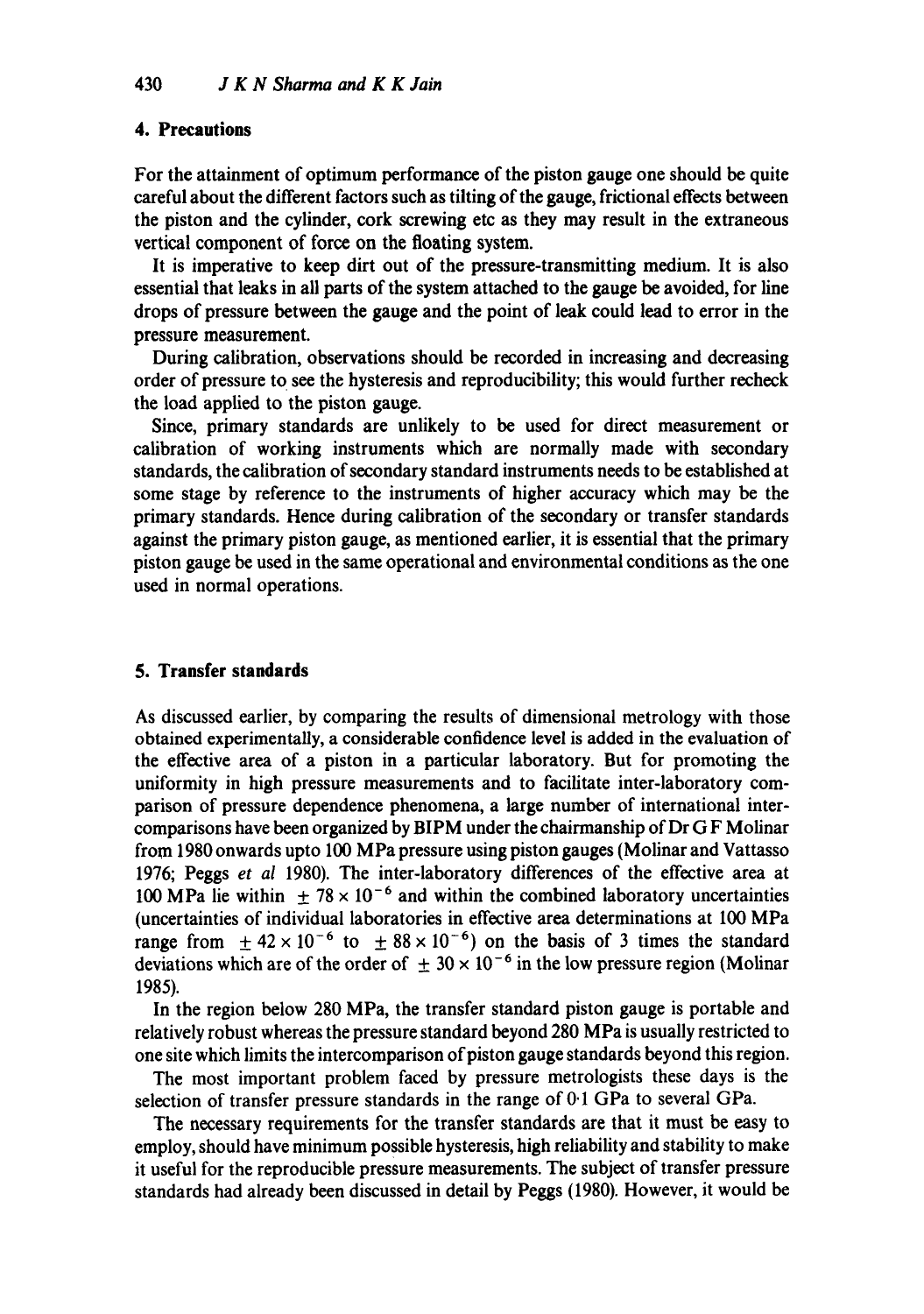appropriate to summarize here the performance and accuracies of some of the generally used accurate and reproducible transfer pressure standards.

A large variety of the high pressure transducers, as already mentioned, are available for accurate pressure measurements upto about 1 GPa but of these gauges the manganin-resistive and strain gauges which are quite accurate and reproducible are discussed below.

The piezo-resistive manganin gauges are extensively used as transfer pressure standard above 0.1 GPa. The main principal advantage of the manganin-resistive transducer over other transducers is because of the large amount of research work carried out in studying the behaviour of manganin coils under different ambient and hydrostatic pressure conditions (Yamamoto 1972a, b; Morris 1978; Molinar *et a11980;*  Houck *et a11983).* It is found that these gauges are stable within an accuracy of 150 ppm at 1.3 GPa over two months but their long-term stability over 2 years gives the inaccuracy of the order of 1500 ppm at 1.4 GPa. Similar long-term stability has also been observed by Johnson (1963), Yamamoto (1972b) and Jäger and Wanninger (1976) whereas the manganin gauge used by Klingenberg (1981) shows poor stability over a period of 14 years. All the manganin gauges show a parabolic behaviour with temperature and gives the maxima around 304 K and when calibrated against the primary controlled clearance, the piston gauge (Sharma *et al* 1986a) shows the overall reproducibility of the data upto a pressure of 457 MPa better than  $\pm$  5  $\times$  10<sup>-4</sup> and for the pressure measured by the manganin gauge was well within  $\pm 4 \times 10^{-4}$ . Moreover the hysteresis effect in such gauges, which is an inherent characteristic of the gauge, is quite low at high pressures and becomes prominent at low pressures. Yamamoto (1972b) performed several experiments which gave valuable information on the various constructional techniques and methods of stabilizing the resistance characteristics of the coil whereas the manganin-resistive gauge manufactured by Bean (1975) of National Bureau of Standards differs with the manganin coil made by Yamamoto (1972b) and shows quite a low hysteresis effect.

Strain gauge transducers (Birks and Gall 1984; Jäger and Wanninger 1976) are beginning to be used to measure pressures upto 1 GPa but they show a prominent hysteresis effect (Sharma *et al* 1986b) of the order of  $\pm 1.07 \times 10^{-3}$  to  $\pm 0.56 \times 10^{-3}$ but the overall reproducibility of the data over a full pressure range is always better than  $5 \times 10^{-4}$  similar to the manganin gauges (Sharma *et al* 1986a). When the results of the pressure-measured values of NPL are compared with those found at IMGC using the same transducer it is found (Molinar *et al* 1986) that these values agree well within  $1 \times 10^{-3}$  for the strain gauge transducer and  $\pm$  5  $\times$  10<sup>-4</sup> for the manganin gauge transducer which is the acceptable limit of accuracy of any device to be used to measure pressure in this region.

Further it is well established (Jäger and Wanninger 1976; Sharma *et al* 1986a) that the shift in the initial zero of these transducers is always less than the  $0.1\%$  full scale of the pressure transducer which is well below 10  $\%$  of the full scale of the gauge; hence even if there is a slightest shift in the initial zero, the calibration equation of the transducer still remains valid.

Moreover it is often reported that the calibration equation of the transducer can very well be represented by linear fitting; however Molinar *et al* (1980) found that while calibrating the manganin gauge against the mercury melting line and the primary pressure standard over a pressure range of 1 GPa, the best calibration equation can be represented with a polynomial fitting. They have found that the polynomial fitting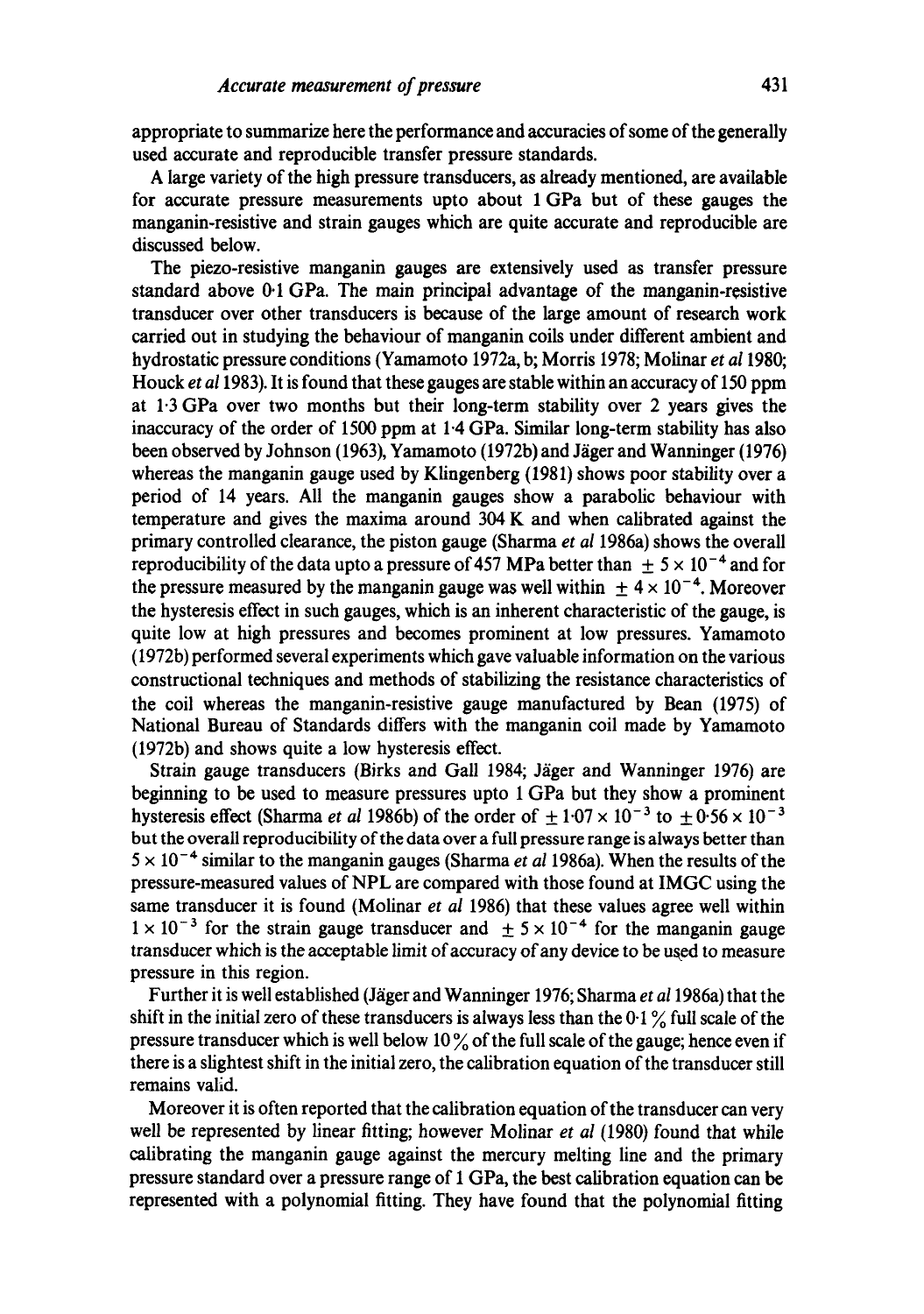shows deviation upto  $1.3\%$  in the pressure region  $1.0-1.3$  GPa whereas the deviation increases to  $+1.7\%$  if the linear fit calibration equation is used over the same pressure range which clearly show that polynomial fitting is preferred to linear fitting. On the basis of the extensive investigation carried out on these transducers it can well be stated that these transducers can be used as working pressure standards upto a pressure of 1 GPa.

Apart from the manganin-resistive and the strain gauge transducers (Darling and Newhall 1953; Bock and Wisniewski 1977) the gold-chromium and the semiconductor resistance gauges (Connell 1969; Vyas 1974) are also being tried but could not yet be adapted in practical use as transfer standards due to the large temperature coefficients in the former and the low resistance measurement and poor temperature characteristics of the latter. However the' zeranin-resistive gauges, an alloy of the germanium, manganese and copper, seem to be a good candidate to replace the manganin-resistive gauges in future. Preliminary results show (Birks and Gall 1973; Wisniewski and Bock 1976) quite a promising future for this material with particular reference to hysteresis, linearity with pressure and high pressure coefficients etc.

As all the primary pressure standards against which the transfer pressure/secondary pressure standard are calibrated, are bulky and expensive pieces of equipment, they are not quick to use, as in any balancing operation the time required for the fine adjustments is large. It is possible that these gauges suffer from ageing effects for the first few years after manufacture, although it is by no means clear whether all gauges suffer from this disadvantage. A history of a gauge over an extended period of time has recently been given by Reamer and Sage (1969). Therefore, a considerable accuracy in the calibration of the pressure equipment can be attained when calibrated using the pressure-fixed points on the pressure scale over the pressure range of few GPa.

# **6. Pressure scale/fixed points**

The mercury melting line has been investigated by a number of workers (Dadson and Greig 1965; Lloyd 1971; Decker *et al* 1972; Molinar *et al* 1980) upto a pressure of 1.2 GPa. Some of them have detected the melting of mercury by change in resistance whereas others have done it by measuring either the latent heat or the change in volume. Morris (1978) reported the new pressure value for the mercury melting which differs considerably from the prediction of the equation based on the Simon equation (Simon and Glatzel 1929) and to some extent by the value reported by Michels *et al* (1942). However Morris adopted the third-order polynomial to fit the experimental data and the values found agree with earlier values reported by Houck (1970). Subsequent detailed investigations carried out by Molinar *et al* (1980) have confirmed that the mercury melting pressure at 0°C is 756.84  $\pm$  0.16 MPa which is in close agreement with the values obtained by Dadson and Greig (1965). However a systematic difference has been observed when compared with the calibration equation of Bodganov *et al* (1971) upto 1200 MPa and a good agreement with the values obtained by others (Houck 1977; Morris 1978). The experimental pressures observed by Molinar *et al* (1980) have been fitted very closely to a third-order polynomial in temperature. This equation fits the melting line data much more closely than the Simon type, and therefore, they have recommended its use upto 1200 MPa to increase the accuracy of a practical pressure scale based on the melting line of mercury. In recent times, to recheck the accuracy of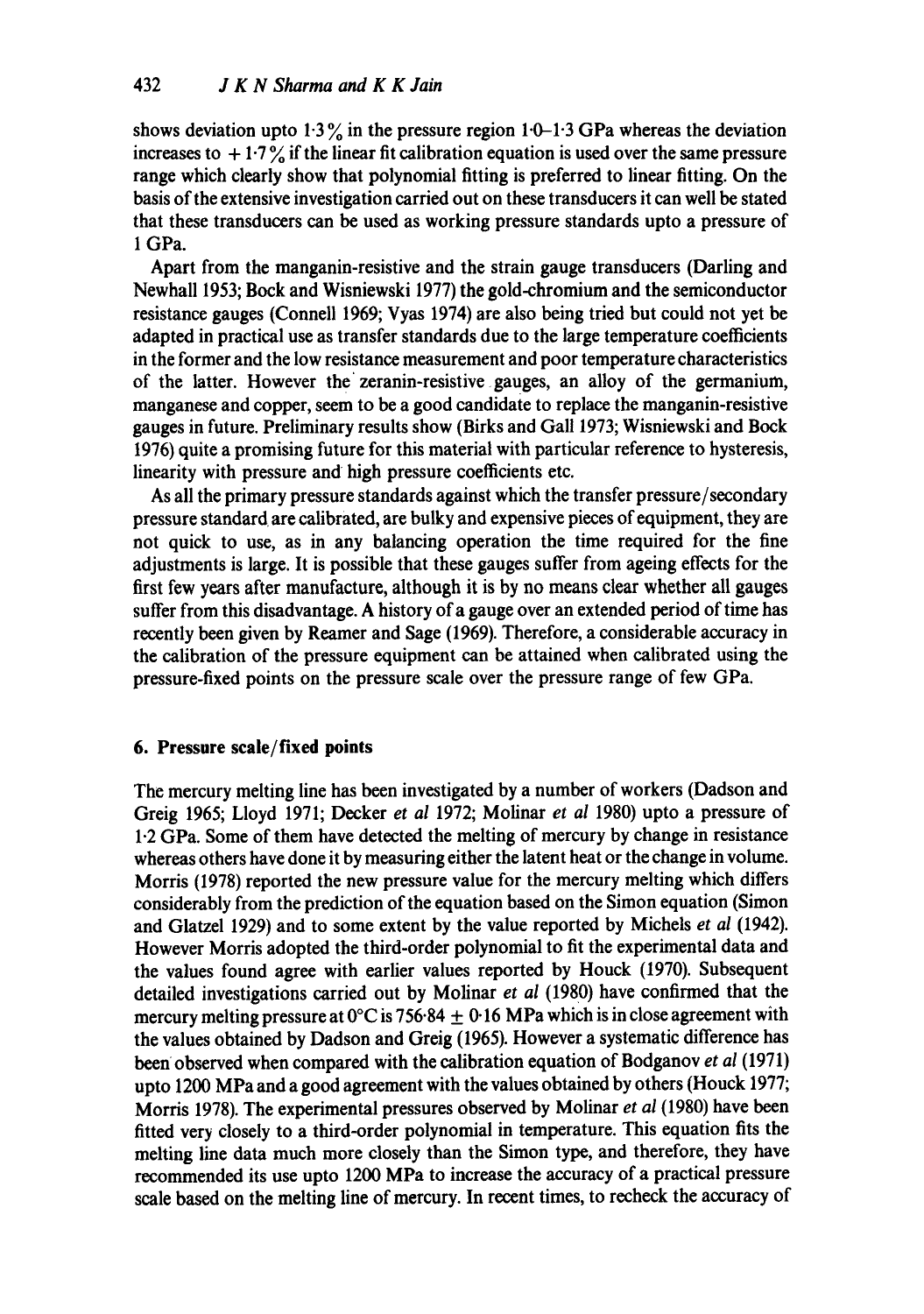**the mercury melting pressure and to re-establish the pressure scale, detailed studies have been made at PTB (Jager and Bandyopadhyay 1985) using the volumetric method, and the melting pressure of mercury at 0°C is found to be in close agreement with earlier reported values within experimental uncertainties.** 

**But as we go to still higher pressures of the order of 1.5 GPa and above, the mercury melting pressure scale is no longer valid and in that region the necessity of other fixed points does arise. An extensive fiterature on the fixed points is available and the need to establish the fixed points, their accuracies and for adding new fixed points over the wide range of required pressure are clearly emphasized. In general at higher pressures bismuth, barium and tellurium transitions are being used for pressure calibration and at still higher pressures the frequency shift of the Ruby fluorescent line is used. These have been discussed in detail by Barnett** *et al* **(1973), Piermarini** *et al* **(1975) and Jayaraman (1983).** 

#### **References**

Alexander J M and Lengyel B 1967 *Proc. Inst. Mech. Engr.* 180 317

- Barnett J D, Block S and Piermarini G J 1973 *Rev. Sci. lnstrum. 44 1*
- Bass A H 1978 *J. Phys.* E11 682
- Bean V E 1975 *Proceedings of the II Int. Conference on High Pressure Engineering, Brighton, UK (London:* **Institute** of Physics) p. 29
- **Bert** K E, Hayes P F and Newitt D M 1954 *Philos. Trans. R. Soc. (London)* 247 59
- Birks A W and Gall C A 1973 *Strain 9 1*

Birks A W and Gall C A 1984 The Queen's University of Belfast, Belfast, UK Report No 1566

Bock W J and Wisniewski R 1977 *Rev. Sci. lnstrum. 48* 336

Bodganov V S, Levin Yu L, Sekoyan S S and Slunin Yu 1 1971 *Accurate characterization of the hioh pressure environment* (ed.) E C Lloyd, NBS Special Publication (Washington DC: US Govt Printing Office) **326**  297

Bridgman P W 1911 *Proc. Am. Acad. Arts Sci.* 47 321

Bundy F P 1977 *High pressure technology* (eds) I L Spain and J Paauwe (New York: Marcel Dekker) 2 321 Comings E W 1956 *High pressure technology* (New York: McGraw Hill)

- Conneli G A N 1969 *High Temp. High Pressures* 1 77
- Dadson R S and Greig R G P 1965 *Br. J. Appl. Phys.* 16 1711
- Dadson R S, Greig R G P and Horner A 1965 *Metrolooia* 1 55
- Darling H E and Newhall D H 1953 *Trans. ASME* 75 311
- Decker D L, Bassett W A, Merrill L, Hall H T and Barnett J D 1972 *J. Phys. Chem. Ref. Data* 1 773

Heydemann P L M and Houck J C 1969 *J. Appl. Phys. 40 1609* 

Heydemann P L M and Welch B E 1975 *Experimental thermodynamics* (eds) B LeNeindre and B Vodar (London: Butterworths) 2 147

- Houck J C 1970 *J. Res. Nat. Bur. Std.* 74 51
- Houck J C 1977 *J. Appl. Phys. 48 605*
- Houck J C, Molinar G F and Maghenzani R 1983 *J. Res. Nat. Bur. Std. 88* 253
- Jäger J and Bandyopadhyay A K 1985 (internal report)

Jäger J and Wanninger W 1976 Feinwerktech. Messtech. 84 387

- Jayaraman A 1983 *Rev. Mod. Phys.* 55 65
- Jayaraman A and Maines R G 1971 *Proc. Syrup. Accurate Characterization of the Hioh Pressure Environment,*  NBS Spec. Pub. 326 (Washington DC: US Govt Printing Office)
- Johnson D P 1963 *High pressure measurements* (eds) A Giardini and E Lloyd (Washington **DC:**  Butterworths)
- Johnson D P, Cross J L, Hill J D and Bowman A H 1957 Ind. Engg. Chem. 49 2046
- Johnson D P and Heydemann P L M 1967 *Rev. Sci. lnstrum. 38* 1294
- Johnson D P and Newhall D H 1953 *Trans. Am. Sac. Mech. Eng.* 75 301
- Kennedy G C and LaMori P N 1962 *J. Geophys. Res.* 67 851